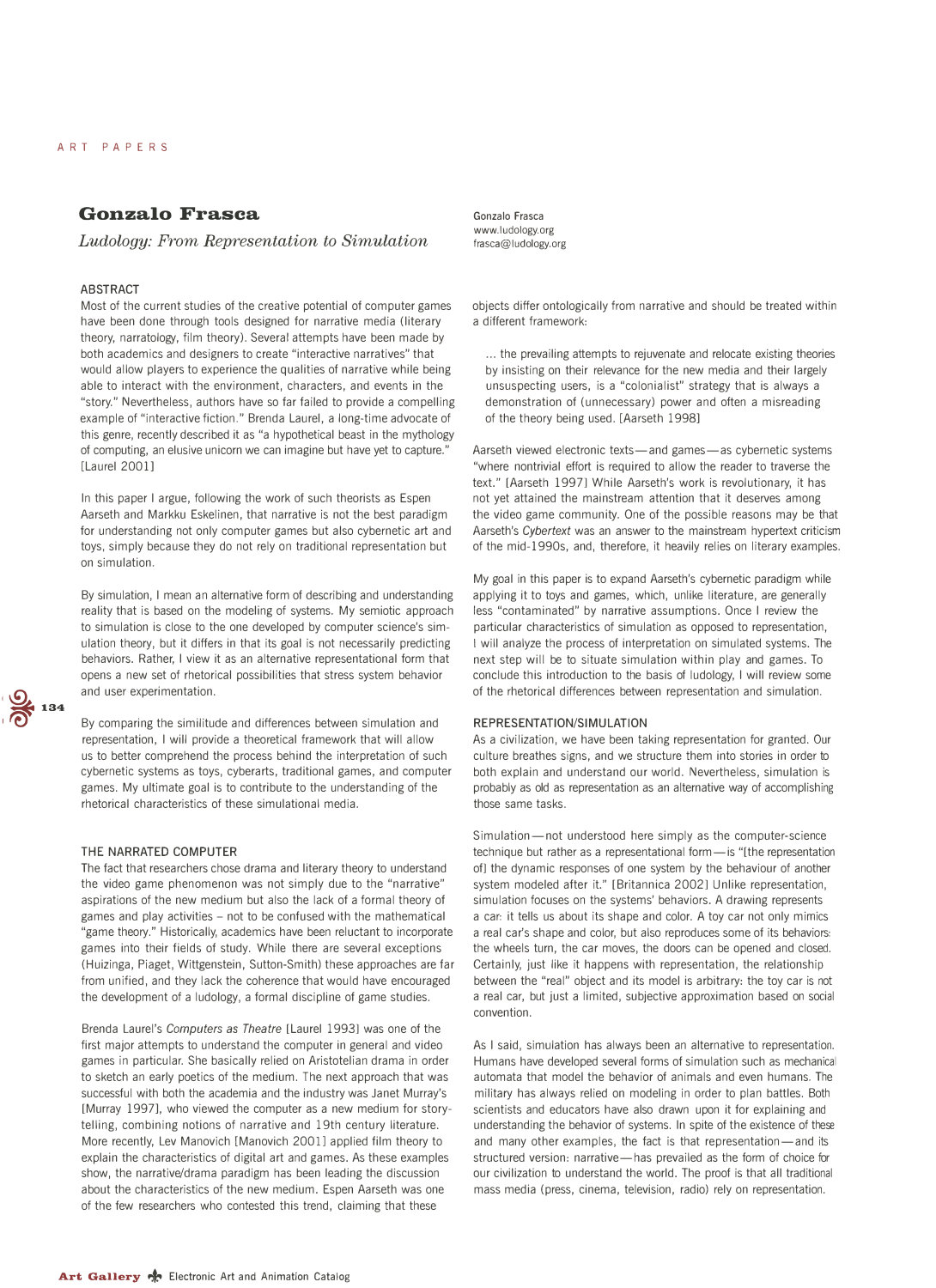However, the situation is changing. The reason why simulation has not played a more important role in the representational arena is merely technological. Unlike representation, which is exclusively based on signs, simulation needs a cybernetic model to work. There is a limit of what gears and cogwheels can do for modeling complex systems. Until the invention of the electronic computer, simulation lacked a medium that provided the required mathematical and data-crunching abilities for modeling complex systems. Both the military and scientists were among the first to apply computational resources to simulation. However, it was a far less "serious" application that popularized simulation into a mass medium. Obviously, I am referring to video games.

# **INTRODUCTION TO "SIMIOTICS" OR SIMULATION SEMIOTICS**

Finnish artist and theorist Markku Eskelinen goes straight to the point: "Outside academic theory, people are usually excellent at making distinctions between narrative, drama, and games. If I throw a ball at you, I don't expect you to drop it and wait until it starts telling stories." [Eskelinen 2000] There are probably many reasons that explain why most academics fail to discern between narrative and simulation. One is that "narrative" has become an overused metaphor that has lost most of its meaning and is usually applied to any structured gathering of signs, disregarding both their production mechanisms and phenomenology. Most of the problems of the advocates of "interactive narrative" are due to the fact that they usually fail at providing a coherent definition of narrative to start with. I personally subscribe to Gerald Prince's definition:

"The recounting (as product and process, object and act, structure and structuration) of one or more real or fictitious EVENTS communicated by one, two, or several (more or less overt) NARRATORS to one, two, or several (more or less overt) NARRATEES." [Prince 1987]

According to this definition, a doll is not a narrative, simply because it is a system with no events. Surely, a player could manipulate it, creating events that could be viewed as a narrative-or drama-by a third person. However, this is just a consequence of the player's actions and not really the act of playing. Most games could be viewed as sequences of events and could therefore be interpreted as narratives, but as Aarseth points out, watching and playing a soccer game are essentially different activities. Certainly, some people do play games to create narratives (some Quake players record their performances as movies in order to later show them to their friends). Apart from these exceptions, games are about performing within a constrained environment. The main goal of the player is either to win or to enjoy the match and not simply to "recount events."

A computer game like Quake is a system with a set of rules, and those rules can produce different outcomes. On the other hand, a narrative is not a system with potential outcomes but rather a fixed sequence of events. Here is where the sophisticated literary reader will stand up and say: "Stop! Of course a narrative is a system with potential outcomes, since it will generate as many interpretations as readers are available." Well, the reader is right: a text can be interpreted in infinite ways, but here we are dealing with two different interpretational levels that traditional semiotics is not prepared to deal with. One is conventional interpretation, and the other is a form that deals with what Aarseth calls ergodics (understood as the rules that govern the mechanics of the representation that need to be manipulated by the reader/player).

For the sake of simplicity, let's go back to the example of the doll. If we consider a doll as a sign representing a woman, we know that this sign could be interpreted in several ways. For example, the doll could

be interpreted as a religious object or maybe as a depiction of a cultural stereotype of beauty. But this doll could also be interpreted on the ergodic level, according to its systemic behavioral rules. Ergodic interpretation is the process that creates a mental model, a concept introduced by Philip Johnson-Laid. [Johnson-Laid 1995] Basically, the user's mental model is her idea of the rules of the simulated model. These two models may or not match, and that explains why different users may "interpret" the ergodic level differently. Depending on the experience that the user had with the doll, he may have learned some of its rules: "if the doll lies horizontally, it will close its eyes," "the doll will make a noise every time that her tummy is pressed," or "the doll's legs and arms will move if manipulated."

Traditional semiotic models can easily explain "traditional" interpretation, but fail to provide the tools for understanding how the mental model is created. This is a problem that has arisen several times, particularly among works of art that trespass the limits of representation and start simulating. These are what Umberto Eco called "open works": cybernetic works such as Cortazar's combinatorial texts or even kinetic sculptures such as Calder's mobiles. If I want to interpret a doll, it is not enough to construct meaning from it, but I also need to understand how it works. A mobile by Calder is not an object, but a system that will produce different instances depending on the forces that are applied to it. It is not about a shape, but about all the potential shapes and sequences of positions that are allowed by its systemic constraints. Imagine that two observers are presented with a mobile. The first views it from a distance, on a day without wind, while the second appreciates its movement on a windy day. Both observers could have the same interpretation about its "meaning." For example, both could agree that the sculpture depicts a tree. However, if the first one is not familiar with the work of Calder, she may think that it is a static sculpture. The latter learned something that the former did not: the sculpture has behavioral rules; it has moving parts that can be manipulated by the wind. As a sign, the sculpture was interpreted similarly. However, the ergodic interpretation differed when the sculpture was viewed as a system; the mental model crafted by each observer was different.

Ergodic interpretation is about interpreting the rules. A reader who is not familiar with computers may face a hypertext but believe it is a simple text because he is not aware of the rule: "click on the links to view another piece of text." This has nothing to do with the interpretation of the text itself. The same applies to games, and particularly video games. Games are not only interpreted for their signs, but also for their rules. Some rules may be explicit (explained in a manual), while others are discovered by the player through her interaction with the system.

The failure to distinguish between traditional and ergodic interpretation usually leads to the belief that the multiple outcomes produced by cybernetic systems such as games, toys, or cyberarts are simply due to the fact that they also support multiple interpretations. Certainly, narrative is constructed in the reader's mind, and there are laws that rule its interpretation. The difference is that narrative cannot be interpreted at the ergodic level because it is not a cybernetic system. Narrative is about fixed sequences of signs, while simulations are about rules for combining signs. Simulation builders are not simply concerned with conveying "meaning," but also with conveying the rules for manipulating their works.

#### **"IT'S A STORY. IT'S A PLAY. IT'S A SIMULATION!"**

Basically, simulations can be discriminated into two groups: "play" and "game" or, to use Roger Caillois' terminology, as paidea and ludus. [Caillois 1967] I will use these two terms in a slightly different way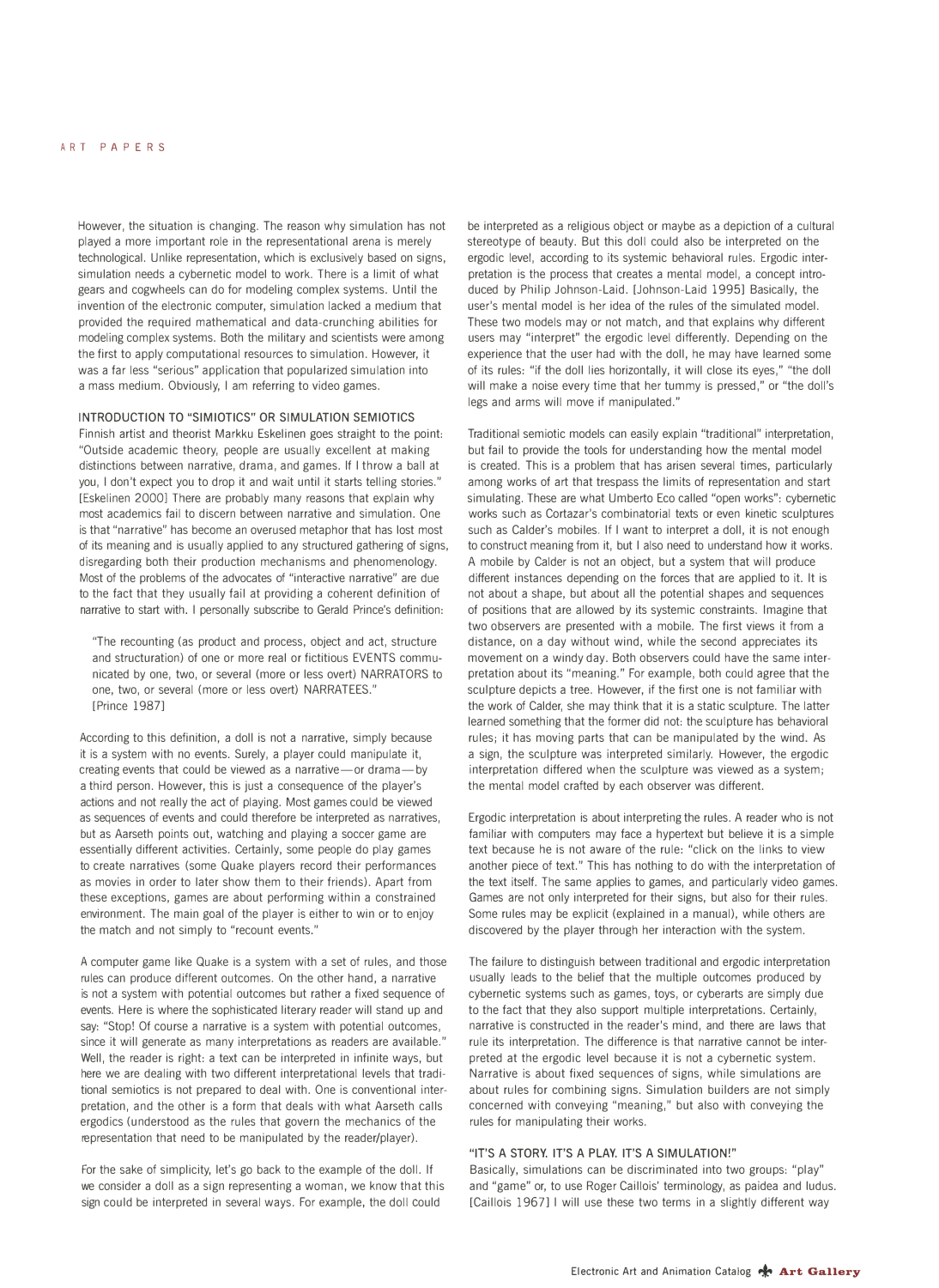than Caillois, who described them extensively but failed to provide a structural rule to differentiate them. According to my definition, ludus can be understood as simulations where the users can either win or lose. Ludus can easily be recognized because they have a set of rules that states the result of the game. These rules are social: an agreement is needed for them to be effective, and the player cannot change them without the consent of other players. This is why Piaget argues that before socialization, children do not understand the concept of "winning" and "losing." [Piaget 1991] Paidea, on the other hand, are all playing activities that do not have these rules. Examples of the former are chess and soccer; among the latter I can mention playing with dolls or building objects with Lego bricks.

Probably the best way to realize the differences between simulation and narrative is to consider their respective rhetorical characteristics. A narrative author, like Balzac, had a particular mental model of 19th century Paris. As an artist, he was able to find patterns and rules of behavior among individual citizens, families, and social classes. He could have chosen infinite ways to describe this system through narrative. Instead, he chose a large but finite number of stories to convey his observations. Each of those stories could also have been presented in infinite ways, but among all those "narrative possibilities," [Bremond 1973] he chose a finite sequence of events.

Video game designer Will Wright also had particular ideas about society and urbanism. But instead of writing stories, he created a simulator that allowed people to build models of either fictitious or real cities. He did not craft fixed sequences of events, neither textual nor audiovisual. There is no narrative in his "Sim City" that says: "Workers needed a recreational space, so the mayor built a park next to their houses." Instead, Wright coded rules such as: "If people do not get recreational spaces, they will complain." These are subtle, but essential, rhetorical differences.

The rules of the system could be explicit (written in a manual) or implicit (meant to be discovered through experimentation). Of course, Balzac's stories also depicted characters with behavioral rules, but those rules were not part of the final product but rather resided in the reader's head, where they were inferred. The reader can conclude that a character has a good heart because of the way the character behaves within the story. But that rule is created by the reader from her personal interpretation. It does not reside within the system, and, more importantly, it is not dynamic so it can not be manipulated. On the other hand, a simulation like "Sim City" can be interpreted on the ergodic level. We may learn that building communities too close to factories is not a good thing, not because we read a story about the tragic fate of some poor Sim-citizens, but rather because the experienced player will realize it through experimentation. This kind of information has nothing to do with traditional interpretation such as "factories are bad," "the author is an ecologist," etc. Ergodic interpretation only deals with the rules of the system.

Unlike narrative, simulations encourage experimentation. The pleasure does not lie on "what will happen next," but rather on "what will happen if." Narrative and simulation are two disparate ways of looking at reality: the first focuses on the particular while the latter focuses on generalities.

The rhetoric of these forms is closely tied to their ideology. As Marxist drama theorist Augusto Boal explains, narrative is a form that is based on causality and fate [Boal 1998]: stories carry the ideology of inexorability, of what cannot be changed. On the other hand, simulation requires change to exist. Simulation is not about "what happened to

Mister X based on his particular actions," but rather "what could happen to Mister X based on his potential behavior." It is not surprising that Boal, an artist who seeks social and personal change, has embraced simulation over narrative as the main means for attaining his goals.

Still, it is essential to keep in mind that even if simulation carries the flag of change and freedom of action, this is mainly an illusion. Simulations do have authors who define the rules of the system, and players always have a constrained degree of freedom. While it is true that simulation is less tyrannical than narrative, we should always be aware that it still is a construction which carries a very concrete bias. This was the error of early hypertext theorists [Landow 1992] who believed hypertext blurred the limits between author and reader. Simulations do have authors, but they are different from the traditional ones: they are lawmakers rather than judges.

### WHY THE DIFFERENCE MATTERS

For an external observer, the debate over whether video games are narratives may seem irrelevant. But the fact is that it is essential, not only for the sake of creating more compelling games, but also in order to truly understand the potential of this form. The applications of simulations are not limited to entertainment, but also to all kinds of communication, including art, education, philosophy, politics, advertising, religion, and a long etcetera. But we cannot reach the full potential of this representational form unless we drop the narrative paradigm and focus on understanding the particular mechanics of ludology.

For the first time in human history, we have access to a technology that gives us the chance to portray complex systems, with thousands of interrelated variables. Our civilization has heavily relied on narrative -myths, grand narratives-to explain itself. Now, it has created a new, powerful tool that can provide different kinds of explanations. The question here is not if simulation is worse or better, or even if it will replace narrative, but rather: "What can we learn through simulation?" If we keep trying to accommodate simulation into narrative, its potential will remain suffocated. The hard task of unveiling the power of simulation probably relies on two disparate agents with important messages to convey: artists and advertisers. By the former I specifically think about visual artists, who are less likely to be constrained by the narrative corset. The latter, because they make a living through rhetoric and because the recent development of advergames-a mixed breed of online advertising and video games-may popularize the idea that video games have something to say, even if their message is simply "buy this soap." Maybe some day, after the public gets used to the rhetorical capacities of simulation, a social theorist will decide that instead of building her philosophical work upon a narrative, she may deliver it as a simulation or a game. After all, it is not impossible to speculate that, for example, Marx could have built a simulator that explored the economic and social rules behind socialism instead of just writing a book about it. Probably, such "Sim-Kapital" would not have been any good at predicting the problems of "real socialism." But if it had been addressed to a mass of people raised on video games, who knows whether it may not have been more appealing, and convincing, than several hundred pages of obscure terminology. The only way to know how our civilization will react to simulation is by building models of our realities and developing a strong set of ludological tools. And this is the reason why these are such exciting times for anybody who has both a computer and something compelling to say.